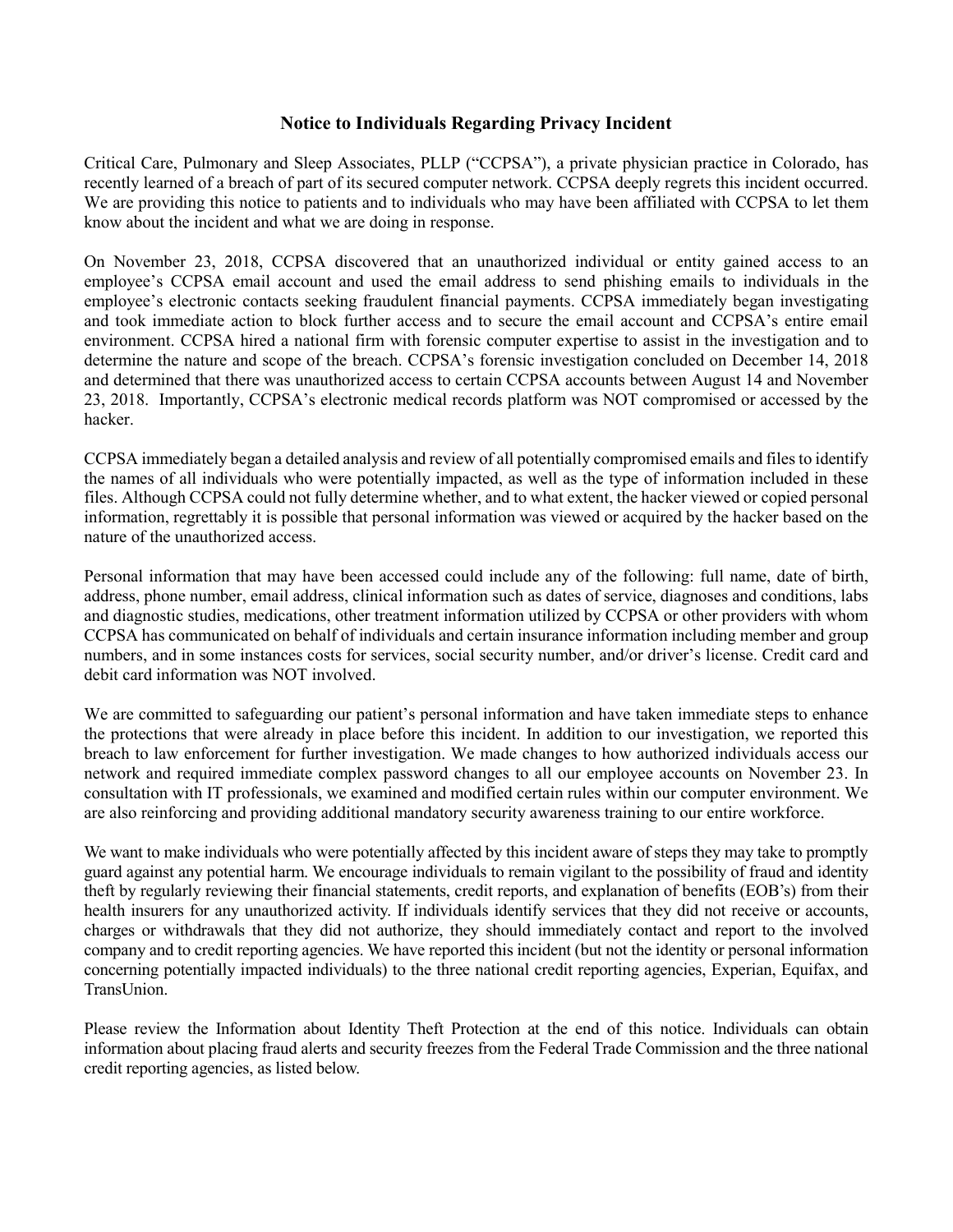| Federal Trade Commission, 600 Pennsylvania Avenue, NW, Washington, DC 20580 |                                            |
|-----------------------------------------------------------------------------|--------------------------------------------|
| 1-877-382-4357 (toll-free)                                                  | (website) https://www.ftc.gov/             |
| <b>Equifax, P.O. Box 740241, Atlanta, GA 30374-0241;</b>                    |                                            |
| 1-888-548-7878 (toll-free)                                                  | (website) https://www.equifax.com/personal |
| <b>Experian, P.O. Box 9532, Allen, TX 75013</b>                             |                                            |
| 1-888-397-3742 (toll-free)                                                  | (website) http://www.experian.com          |
| TransUnion, P.O. Box 1000, Chester, PA 19022                                |                                            |
| 1-800-916-8800 (toll-free)                                                  | (website) https://www.transunion.com       |

CCPSA has arranged for individuals with information involved in this incident to be able to enroll, at no charge to the individuals, in one year of an online credit monitoring service (*my*TrueIdentity) provided by TransUnion Interactive, a subsidiary of TransUnion®, one of the three nationwide credit reporting companies. To take advantage of this service, an individual will need to first obtain and use the unique enrollment code found in the notice letter mailed to impacted individuals for whom CCPSA had current mailing addresses. For individuals who did not receive a notice letter but whose information may have been involved, they must contact the toll-free number below to determine if their information was involved and, if so, to receive a free enrollment code. Eligible individuals must enroll no later than **April 30, 2019**. All enrollment codes expire on April 30, 2019.

We sincerely apologize for any inconvenience or concern caused by this incident. CCPSA has partnered with a data breach services company, Epiq, to set up a toll-free call center to help answer questions and provide additional information to individuals whose information may have been involved. If you have been a patient of CCPSA, if you were referred as a patient to CCPSA, or if you were affiliated through employment with CCPSA and you have questions regarding this incident and whether your personal information may have been involved, please call this toll-free number, **1-877-354-7962**, Monday - Saturday, 7 am – 7 pm, Mountain Standard Time (closed on U.S. observed holidays). The call center can provide additional information and answers to questions for those individuals whose personal information was involved in the incident.